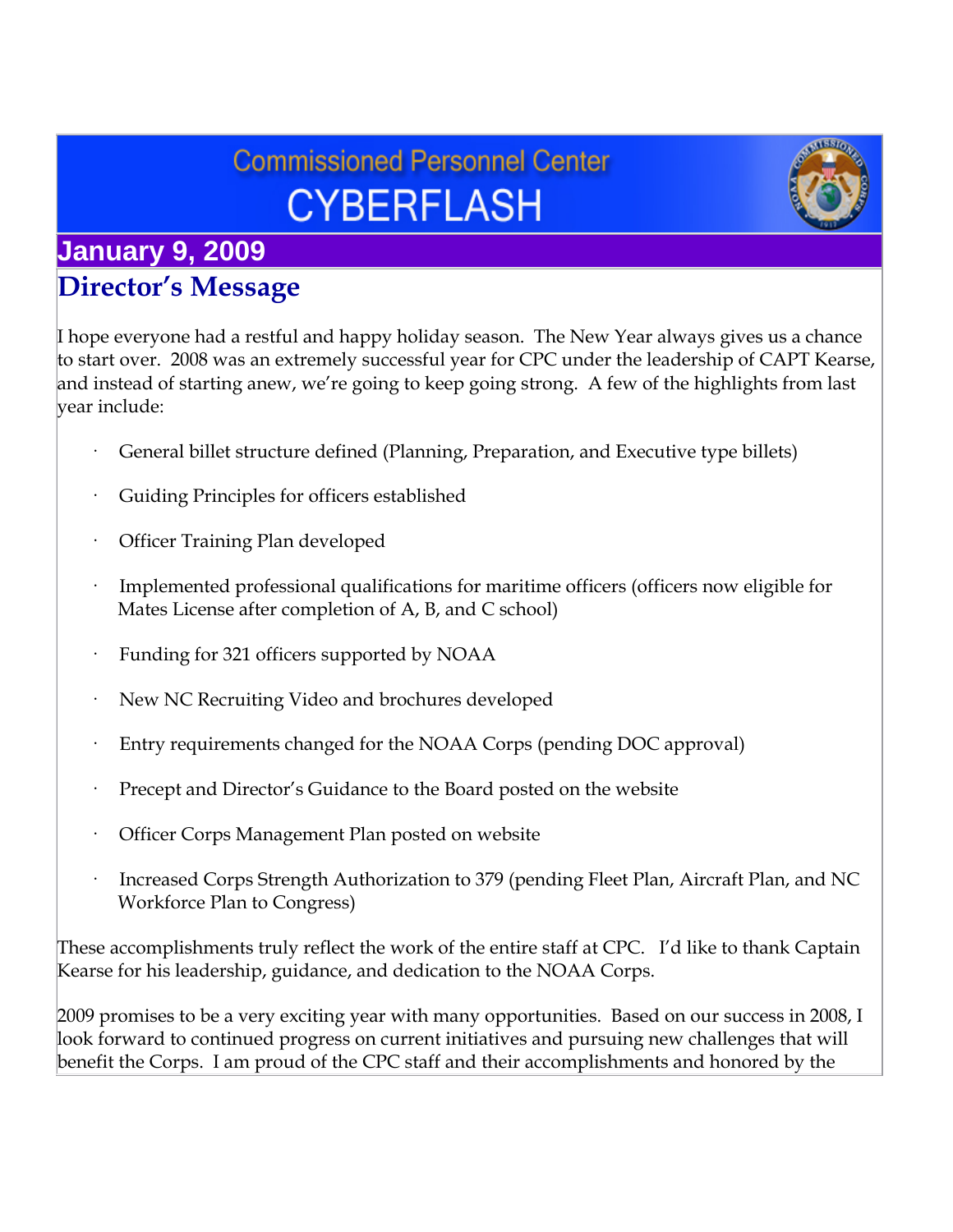opportunity to serve my fellow officers in my new position as Director, CPC.

Rayul CSPA

CAPT Raymond C. Slagle, NOAA Director, Commissioned Personnel Center

# **Announcements**

## **Call for Nominations: NOAA ACO Annual Awards, Reminder**

The NOAA Association of Commissioned Officers administers the annual Junior Officer of the Year, Science, and Engineering awards, as announced in an email from Director, CPC, on December 7. The ACO recognizes the wide range of accomplishments and contributions of NOAA's uniformed personnel, and encourages all commands consider nominating officers for these honors. Due to the low number of nominations for the 2008 awards received to date, the submission period has been extended a week -- **now due on January 16, 2009.** Please review the descriptions of the awards and nominate officers as appropriate. Junior officers with civilian supervisors are encouraged to forward them this information.

#### Junior Officer of the Year

This award is presented annually to a single NOAA Corps officer, below the grade of lieutenant commander, for outstanding contributions to NOAA, outstanding performance, and/or the positive reflection cast upon the Corps. NOAA Corps officers who are promoted to lieutenant commander during the calendar year are eligible for the award. Science Award

#### The ACO Science Award recognizes officers who make outstanding scientific contributions which distinguish them above their peers. All NOAA Corps officers and members of other uniformed services assigned, detailed, or attached to NOAA are eligible.

#### Engineering Award

The ACO Science Award recognizes officers who make outstanding engineering contributions which distinguish them above their peers. All NOAA Corps officers and members of other uniformed services assigned, detailed, or attached to NOAA are eligible.

#### **Nomination Procedure**

A nomination for a NOAA ACO award shall consist of at least two pages. The first page shall be a cover memo addressed to the National ACO, stating the the name, grade, billet title, and job description of the nominated officer. The following page(s) shall be the personal comments of the nominator, which reflect the basis for the nomination. Nominations should include a detailed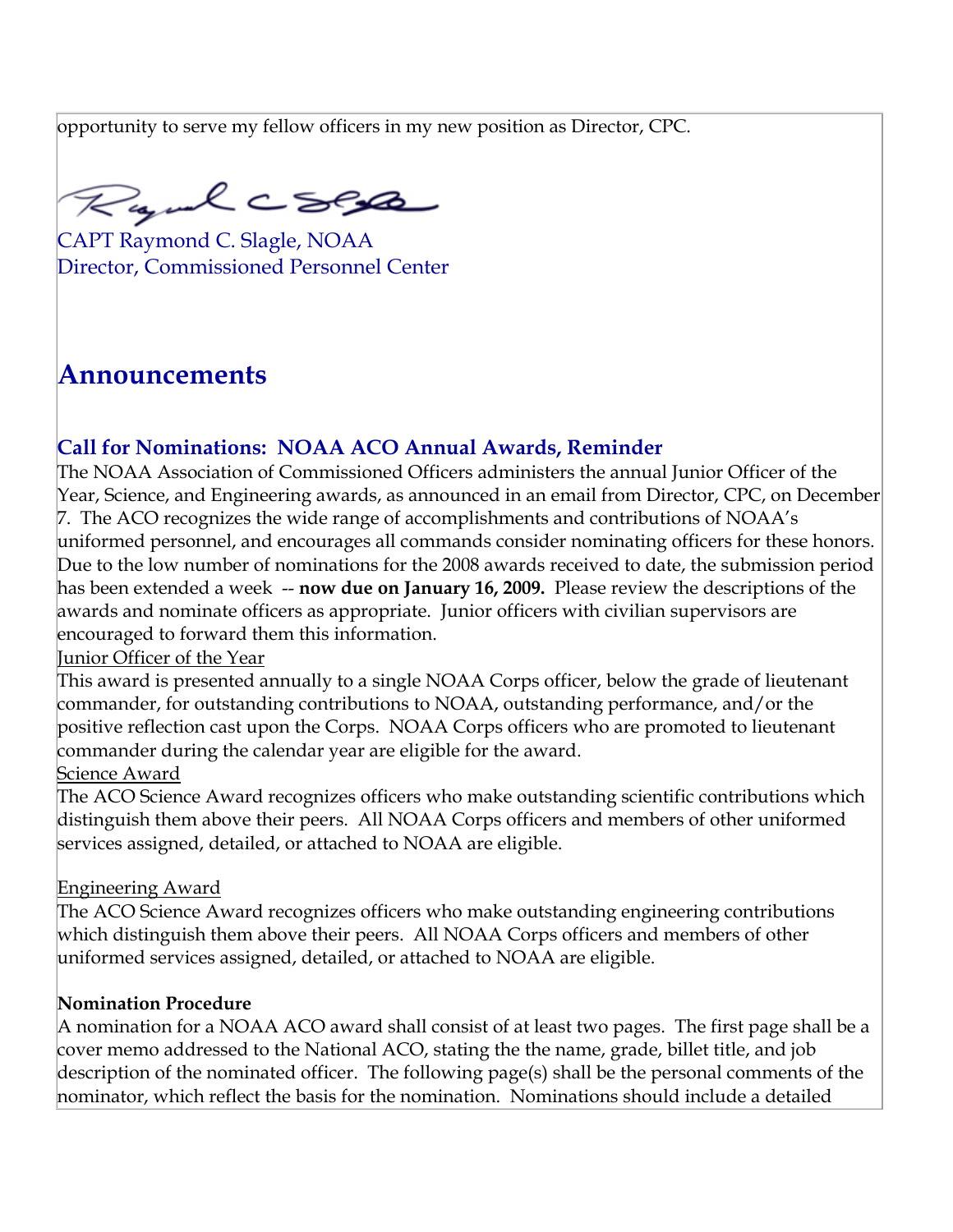description of the officer's duties and accomplishments, and the positive impact of those achievements on the Agency and the Service.

All commands and field offices are encouraged to submit officer nominations for these awards. Candidates for Junior Officer of the Year must be nominated by a supervisor in their chain of command, while the Science and Engineering awards nominations may be made by the supervisor or any commissioned officer. Please submit nominations via e-mail to [mark.wetzler@noaa.gov](mailto:Eric.Berkowitz@noaa.gov)[todd.a.bridgeman@noaa.gov,](mailto:todd.a.bridgeman@noaa.gov) by COB January 16, 2009. Selections for awards will be made by the Executive Committee, National ACO shortly thereafter. In the nomination email please have the supporting files attached as .PDF or readable by Microsoft Word. The *subject line* of the nomination email should be *Junior Officer of the Year, Science Award,* or *Engineering Award*, as appropriate. This will assist the selection committee with accurate tracking and sorting of the nominations. For more information on the awards please refer to the NOAA Corps Directives on Awards (pages 20 through 22).

[http://www.corpscpc.noaa.gov/procedures/corps\\_directives/chapter\\_12/ncd\\_ch12part7.pdf](http://www.corpscpc.noaa.gov/procedures/corps_directives/chapter_12/ncd_ch12part7.pdf) and

### **Check Your LES Address**

Please ensure that you have a current LES mailing address. W2's will be mailed out using the mailing address in the payroll system. If your address has not been updated it will go to your old address and in all likelihood will not be forwarded by the Post Office. Address changes can be made by those using Direct Access. If you have any questions, please contact Payroll via Carol Holley, Lead Military Pay Technician at [carol.holley@noaa.gov](mailto:carol.holley@noaa.gov).

#### **Officers To Be Considered in the 2009 Promotion Boards**

Please remember that the deadline to submit documents for inclusion in your Officer Personnel File (OPF) is **January 15, 2009.** There will be no extensions beyond that date. The best way to add documents to your OPF is through the OPF Online, by submitting image files or PDFs. CPC is currently processing all OPF additions and fixes for officers being considered for promotion. Requests submitted after December 22, but before January 15, will be reflected in the officer's OPF Online by February 1, 2009. If you have any questions or concerns about your OPF, please contact CDR Mike Weaver, Acting Chief, OPMD.

### **Medical Documents Due**

Medical documents must be submitted to the Medical Administration Branch at CPC no later than **30 January, 2009** for officers in the 2009 promotion zones. It is your responsibility to ensure that the Medical Administration Branch has received your required medical documents. If you have any questions or concerns, please contact LCDR Hobson-Powell, Chief, Medical Administration Branch via email [\(elizabeth.hobson-powell@noaa.gov](mailto:elizabeth.hobson-powell@noaa.gov)).